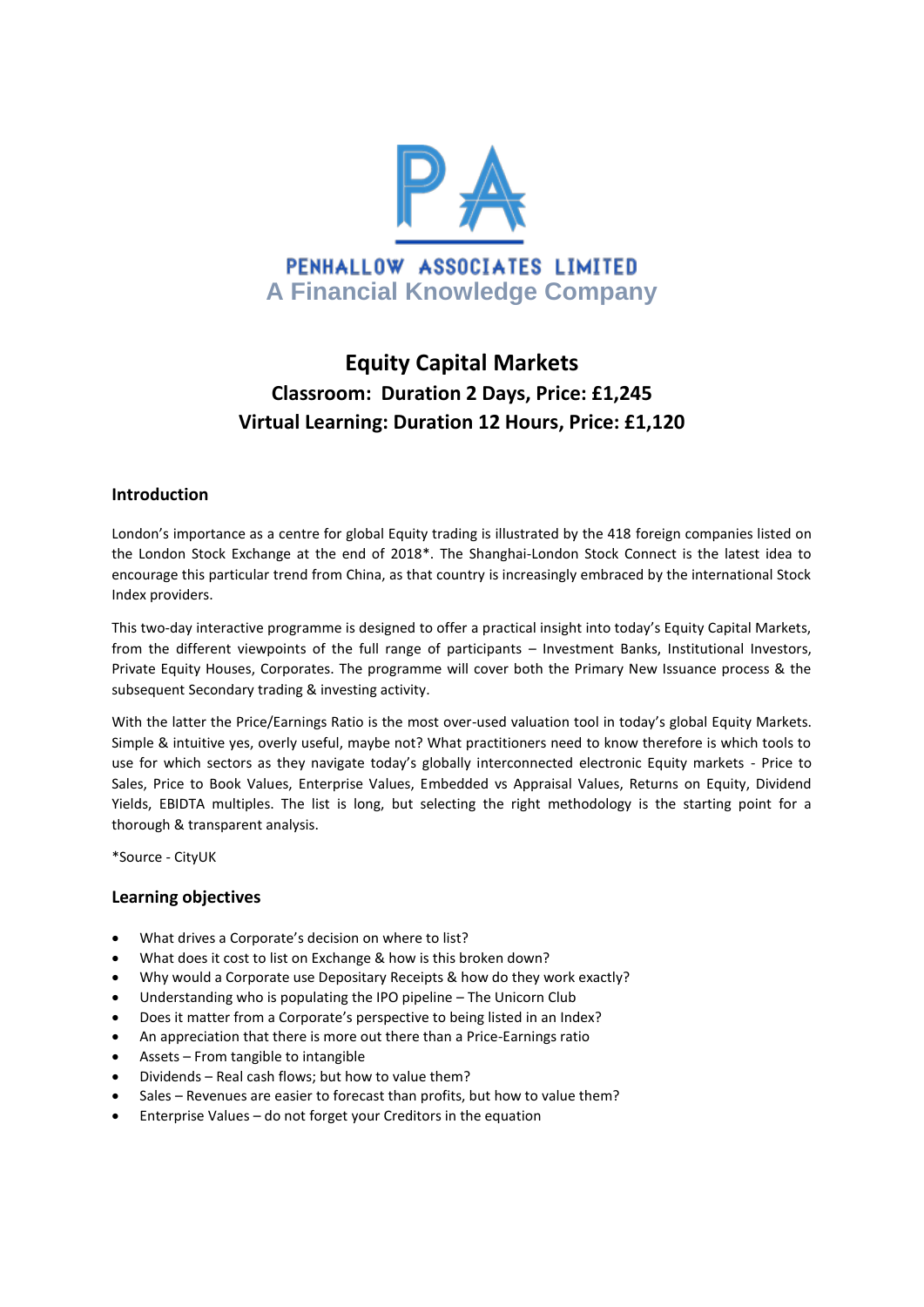# **Key Business Benefits**

- How the Investment Bank syndicates organise & price the New Issuance process
- What Institutional Investors are looking for with newly listed businesses
- The importance of Exchange Traded Funds in the secondary Markets
- Investing or Trading? The rise of High Frequency Trading & Dark Pools
- An understanding that valuing a business is driven by what it does not where it lists
- Real appreciation of the advantages & limitations of modelling in Excel
- Understanding where to look in the absence of Earnings or Dividends

#### **Skills acquired**

- Understanding the difference between Order Driven & Quote Driven Price Discovery
- Understanding how a New Issue is priced in a Tender Offer
- Understanding how the mechanics of the Greenshoe option work
- Understanding the Margin calculations behind Short Selling

# **Agenda**

# **Day One**

#### **Session 1**

#### **Structuring a New Equity Listing – The Primary Markets – An Issuer & Investor perspective**

- Public offering or Private placement? What sort of shareholders do you want?
- Pros and cons of going public
- Syndication, Underwriting and the Greenshoe option
- Pricing methodology Bookbuilding or Tender, Money left on the table
- Role of the Lead Manager and Bookrunner
- What does it cost? What attracts Investors? Cornerstone Investors
- **Case Study - A walk through a New Issue in practice**

#### **Session 2**

#### **Cross Border Listings**

- Considering the case for Cross Border Listings
- Catalysts Valuation, Liquidity, Cost, Corporate reputation
- Which Exchanges dominate the IPO statistics?
- Depositary Receipts for Emerging Market Corporates Sponsored vs Unsponsored
- A look at London's International Order Book
- The new Shanghai-London Stock Connect A number of 'Firsts'
- **Case Study – What separates 'Emerging' from 'Frontier' Markets?**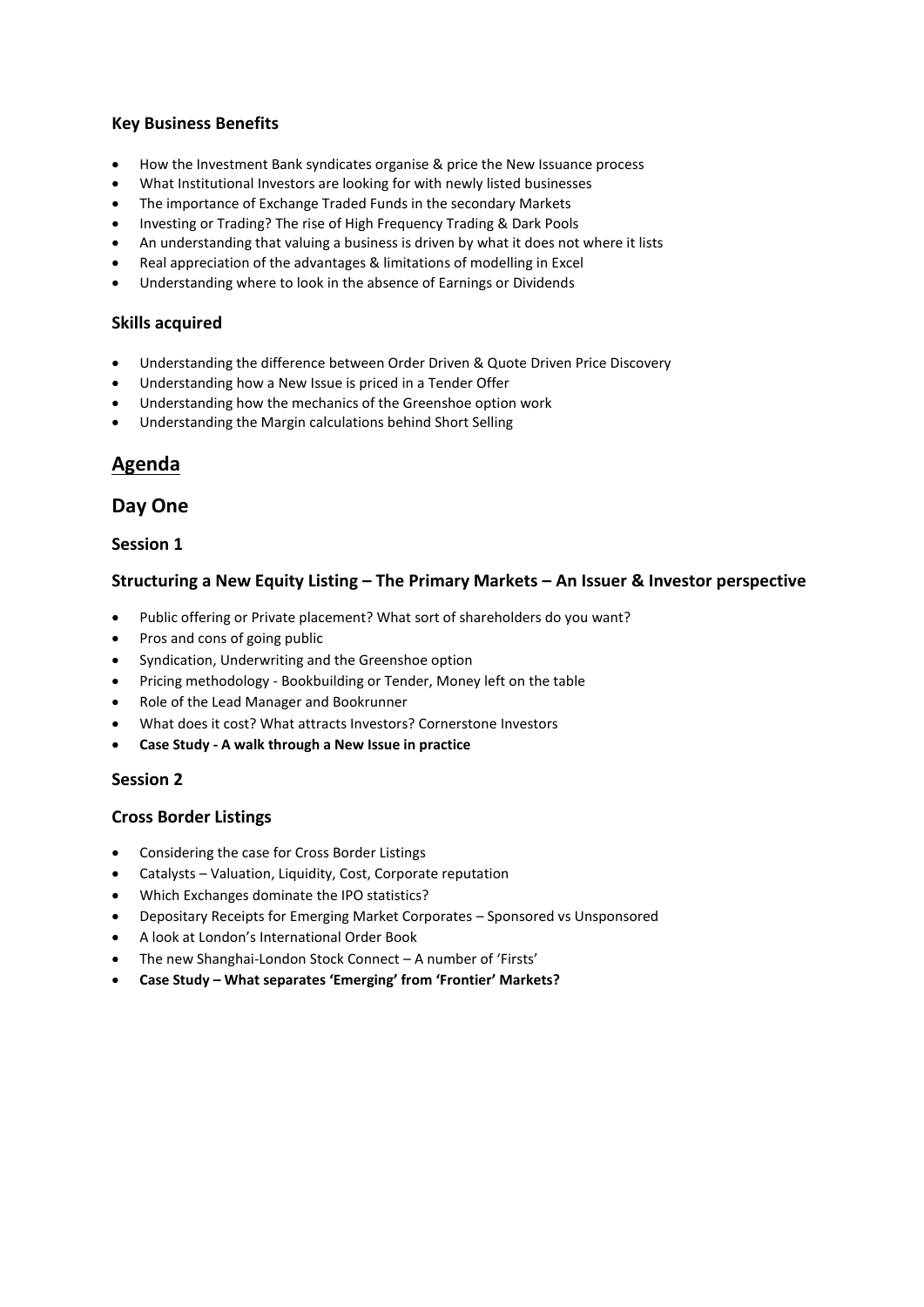# **Session 3**

# **Private Equity involvement in today's Equity Capital Markets**

- Who is populating the IPO Pipeline? Private Equity Funds
- From Venture Capital through to Buyout Funds
- Private Equity Fund structures; Fees & Hurdle Rates
- Private Equity involvement with Mergers and Acquisitions
- Public to Private Leveraged Buyouts
- Private to Public Looking for the exit Listing, Trade Sale, Secondary Sale
- A look at the membership of the 'Unicorn' Club

#### **Session 4**

# **Life as a listed entity - The Secondary Equity Markets**

- Corporate Actions Dividends, Scrip Issues, Share Splits
- Dark Pool Crossing Networks vs the established Exchanges
- High Frequency Trading rise of the machines
- Case Study A look at Share Turnover Velocities across the World's Exchanges
- Order vs Quote Driven Trading, Market-Marking & Securities Lending
- Short Selling The impact of Hedge Funds in the secondary Markets
- **Day One wrap-up Quiz**

# **Day Two**

# **Session 1**

# **Exchange Traded Funds – the new paradigm for Equity Investing & Trading**

- Basket Trading ETFs & traditional Index Funds compared
- Understanding ETFs, the replication mechanism (Physical vs Synthetic)
- Primary (Redemption, Creation process) & Secondary markets
- Core vs Satellite investing
- ETF Variations on a theme Inverse, Leveraged & the problems they bring
- A look at some Regional Emerging & Frontier Market ETFs already trading

# **Session 2**

# **Traditional Earnings & Dividend- based Methodology**

- The (doomed) love affair with the Price/Earnings ratio
- Shortcomings of this valuation metric. A more useful tool PEGs
- Do share buybacks make a Company's shares cheaper?
- Dividend Yields and Cover who pays them and how much
- Dividend Discount Models Knowing where to look for the inputs
- Advantages and Disadvantages of this approach
- **Case Study (Excel based) – Dividend Discounting in practice (Financials)**